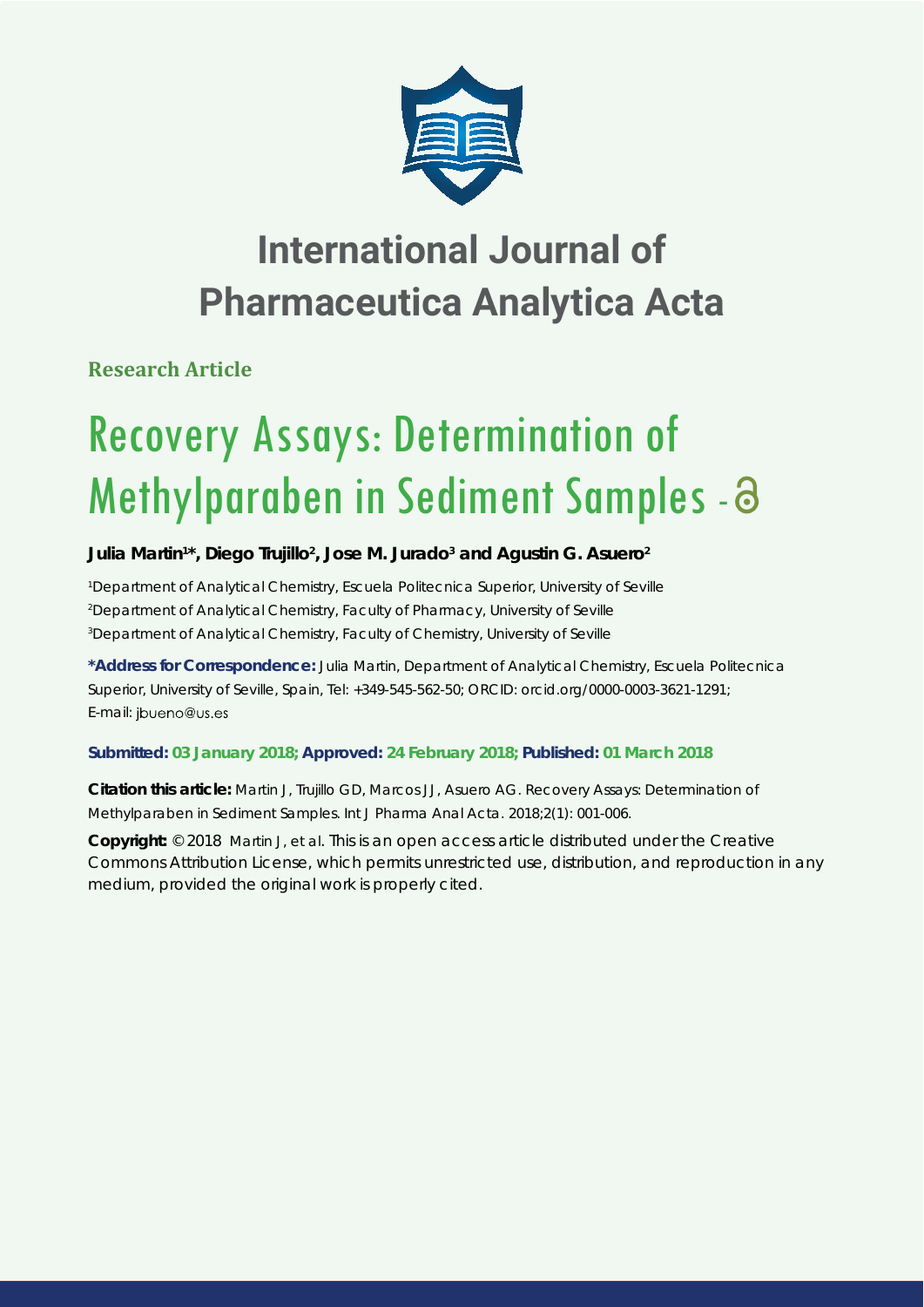#### **ABSTRACT**

Since were discovered by their antimicrobial activity, parabens have been widely used in many cosmetics, pharmaceuticals, personal care products and food, among others consumer products. These compounds, after human consumption, reach wastewater treatment plants, where are not efficiently removed, ending up in the environment, as well as by the direct discharge of detergents, soaps or products that may contain these compounds in their formulation. This concern has significantly boosted the number of publications in recent literature, although the number of papers on aqueous samples is still much higher compared to solid matrices, probably due to the complexity of these last. In this work, the accuracy of a new developed analytical method for the determination of emerging pollutants (Methylparaben (MeP)) in sediment samples has been carried out using recovery assays and evaluated by mean of the cofindence ellipse. The sample treatment involve steps of lyophilization, solvent extraction and clean-up of the extracts with dispersive sorbents prior to liquid chromatography – tandem mass spectrometry analysis. Fortified blank samples for MeP at seven different analyte concentration levels (2.5, 12.5, 25, 50, 125, 250y 500 ng/g) were analyzed. Recovery calculations from fortified samples were performed from linear regression of the data found for each amount (level) of fortified analyte versus data added. Finally, the methodology to build the confidence ellipse, necessary operations required and the graphical representation, is applied in order to evaluate the acuracy of the method. Successful recoveries between 84 and 108% were achieved at all tested levels, although significantly different from 100% from a statistical point of view according with the confidence ellipse. However, these values are acceptable from the % practical point of view as contemplated in the recovery table of the AOAC.

Keywords: Validation; Acuracy; Recovery assays; Confidence Ellipse; Emerging Pollutants; Sediments

#### **INTRODUCTION**

Marine ecosystem tends to end up accumulating a huge variety of organic pollutants, primarily resulting from anthropogenic activities, through rivers, direct discharges, or atmospheric deposition. Over the past few decades a large number of previously unrecognized pollutants [1,2], called emerging contaminants, have been identified in this scenario. Many of these substances are especially relevant, in particular those with the capacity to disrupt the hormonal (endocrine) system of living organisms. Since were discovered by their antimicrobial activity, parabens have been widely used as bactericides, fungicides and preservatives agents in many cosmetics, pharmaceuticals, personal care products and food, among others consumer products. Although the toxicity of these compounds is very low, they present a weak estrogenic activity and are considered as endocrine disruptors, that is why they have been classified as emerging contaminants arousing a great interest in the scientific world [3,4]. These compounds, after human consumption, reach wastewater treatment plants, where are not efficiently removed, ending up in the environment, as well as by the direct discharge of detergents, soaps or products that may contain these compounds in their formulation. This concern has significantly boosted the number of publications in recent literature, although the number of papers on aqueous samples is still much higher compared to solid matrices, probably due to the complexity of these last. The development of new methodologies in solid waste matrices is key to estimate the persistence and risk of these compounds in the environment. The choice of analytical instrumentation and sample treatment should be based on the intended purpose and scope of the analytical method. The important parameters that may be evaluated during method development are accuracy, linearity, precision, sensibility and robustness  $[5-7]$ . This paper deals on the accuracy  $[8-12]$ . According to ISO 5725-1 [7], the general term "Accuracy" is used to describe the closeness of a measurement to the true value. When the term is applied to sets of measurements of the same measurand, it involves a component of random error and a component of systematic error. In this case trueness is the closeness of the mean of a set of measurement results to the actual (true) value and precision is the closeness of agreement among a set of results. Several methods of determining accuracy are available:

i) Use of certified reference materials

- ii) Comparison of a proposed method with a reference method
- iii) The use of recovery assays on samples and matrices
- iv) Interlaboratory studies [13], which will not be considered here because in this paper we are dealing with internal quality control of accuracy.

It can also be inferred once precision, linearity and specificity have been established. In the field of environmental and pharmaceutical analysis, reference standards or alternative methods are usually not available. The recovery assays are then the tool of choice to check the accuracy [14-22]. Recovery calculations from matrices or fortified samples can be performed either from individual recoveries for each amount (level) of fortified analyte or from linear regression [23,24] of the data found versus data added:

$$
y = x_{found} = a_0 + a_1 x_{added}
$$
 (1)

Where  $x_{\rm{found}}$  and  $x_{\rm{added}}$  refer to analyte concentrations found and fortified, respectively. The theory predicts a value of unity for the slope  $a_1$  and a zero value for the intercept  $a_0$  although the presence of systematic and random errors in the analytical process can produce deviations (bias) of this ideal situation.

Equations  $(2, a, b)$  provide the confidence intervals of the intercept,  $a_0$  and of the slope,  $a_1$ , of a straight line obtained by the least squares method in which the values of  $a_0$  and  $a_1$  represent the true values of the intercept and of the slope, which could be obtained by making an infinite number of measurements, and t is the tabulated Student's *t* for a significance level of 1-α/2 [24-28].

$$
a_0 - t_{1-\alpha/2} s_{a_0} \le \alpha_0 \le a_0 + t_{1-\alpha/2} s_{a_0}
$$
  
\n
$$
a_1 - t_{1-\alpha/2} s_{a_1} \le \alpha_1 \le a_1 + t_{1-\alpha/2} s_{a_1}
$$
 (2, a, b)

It is possible to build a confidence rectangle drawing the limits of these intervals for the 95% confidence level in a diagram whose abscissa is the slope, and the ordinate, the intercept (or *vice versa*).

However, statistical tests on slope and intercept of a straight line obtained by linear regression ( $t_a = a/s_a$ ;  $t_b = ABS (b - 1)/s_b$ ), although frequently used by the workers, are not entirely reliable when the strong correlation existent between the slope and intercept are not taken into account [29-31]. The covariance between two variables is as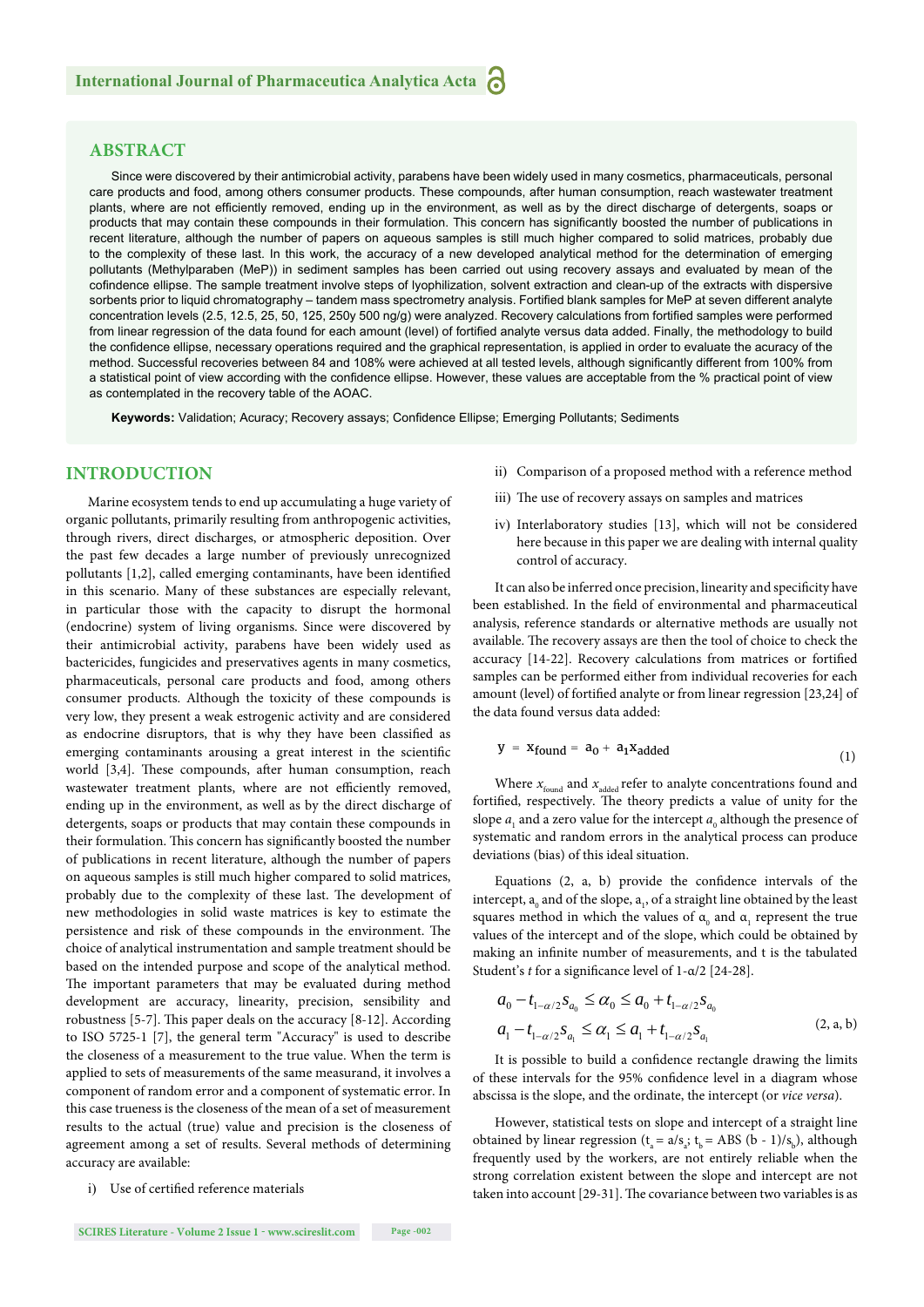#### **International Journal of Pharmaceutica Analytica Acta** 6

important as the variances and both contribute to the total analytical error significantly. That is to say, the confidence rectangle has to be substituted by the confidence ellipse (joint effect) that describes the behaviour of the system in a more rigorously way [23,24,32-38].

$$
cov(a_0, a_1) = -\overline{X} \frac{s_{y/x}^2}{s_{xx}}
$$
\n(3)

Instead of these individual tests, the confidence ellipse derived by Working and Hotelling [37] and adopted by Mandel and Linnig [38] is recommended. It is therefore preferable to calculate a set interval for these coefficients. The formula that describes this interval is an ellipse [23,24,37,38] centered on the point  $(a_1, a_0)$ .

$$
n(a_0 - \alpha_0)^2 + 2(\sum x_i)(a_0 - \alpha_0)(a_1 - \alpha_1) + (\sum x_i^2)(a_1 - \alpha_1)^2 = 2s_{y/x}^2 F_{2,y,\alpha}
$$
\n(4)

Here,  $F(2, \nu, \alpha)$  is the tabulated F-distribution with a significance level of and 2 and (n - 2) are the degrees of freedom (n is the total number of samples), and  $s_{y/x}^2$  is the regression variance.

$$
s_{y/x}^2 = \frac{\sum (y_i - \hat{y}_i)^2}{n-2} = \frac{S_{YY} - a_1^2 S_{XX}}{n-2}
$$
 (5)

 $\mathbf{S}_{\text{vv}}$  and  $\mathbf{S}_{\text{xx}}$  are the corresponding sums of squares with respect to the means of *y* and *x*, respectively.

This ellipse is difficult to represent [38-42]. In order to simplify the calculations, a change of axes can be made, taking the values  $(A_{0},$  $A_1$ ), as the center of the ellipse, defined as

$$
A_0 = a_0 - \alpha_0 \qquad A_1 = a_1 - \alpha_1 \tag{6}
$$

Eq. (4) becomes:

$$
nA_0^2 + 2(\Sigma x_i)A_0A_1 + (\Sigma x_i^2)A_1^2 = 2s_{y.x}^2F_{2,v,\alpha}
$$
 (7)

Taking into account that:

$$
\overline{X} = \frac{\sum x_i}{n} \qquad \qquad \overline{x^2} = \frac{\sum x_i^2}{n} \tag{8}
$$

We get the following equation which describes the intersections of the ellipse with a line parallel to the x - axis.

$$
A_0^2 + 2\overline{X}A_0A_1 + \overline{x^2}A_1^2 - 2\frac{s_{y/x}^2F_{2,y,\alpha}}{n} = 0
$$
\n(9)

The two possible solutions after solving the eq. (9) are:

$$
A_0 = -\overline{X}A_1 \pm \sqrt{\overline{x^2}A_1^2} \overline{(x^2A_1^2 - 2\frac{s_{y/x}^2 F_{2,y,\alpha}}{n})} = -\overline{X}A_1 \pm \sqrt{-A_1^2(\overline{x^2} - \overline{X}^2)} + 2\frac{s_{y/x}^2 F_{2,y,\alpha}}{n}
$$
(10)

To have real solutions, the root discriminant must be greater than zero. Note that

$$
\Delta = -A_1^2(\overline{x^2} - \overline{X}^2) + 2\frac{s_{y/x}^2 F_{2,y,\alpha}}{n}
$$
\n(11)

$$
\overline{x^2} - \overline{X}^2 = \frac{\sum x_i^2}{n} - \left(\frac{\sum x_i}{n}\right)^2 = \frac{1}{n} \left(\sum x_i^2 - \frac{(\sum x_i)^2}{n}\right) = \frac{1}{n} S_{xx}
$$
\n(12)

**SCIRES Literature - Volume 2 Issue 1 - www.scireslit.com Page -003**

and

$$
\Delta = \frac{1}{n} (2s_{y/x}^2 F_{2,v,\alpha} - A_1^2 S_{xx})
$$
\n(13)

To build the ellipse,  $A_1$  is varied in small increments in positive and negative directions, calculating the discriminant value. When this is positive, two real roots are obtained, getting the two branches of the curve. In order to make this diagram easier to use, the coordinates in the initial space  $(\alpha_1, \alpha_0)$  are now calculated by applying the change of variables in the reverse direction. In this regard, the study of the confidence ellipse is a very powerful and precise tool order to evaluate the acuracy of the method. In spite of the difficulties involved in representing the ellipse, it is preferable to use this joint confidence interval because it is much more efficient from the statistical point of view. To do this, one may use a spreadsheet like Excel and through a graphic visualization we can easily detect how reliable are the slope and the intercept of the regression line. Additionally, the procedure described in this work may be applied in a variety of areas of analytical importance such as calibration, recovery assays and comparison of methods. In this work, the evaluation of accuracy of a new developed analytical method [1] for the determination of emerging pollutants (Methylparaben (MeP)) in sediment samples has been carried out by mean of recovery assays. Recovery calculations from fortified samples are performed from linear regression of the data found for each amount (level) of fortified analyte versus data added and the methodology described above to build the confidence ellipse is applied in order to evaluate the acuracy of the method.

#### **MATERIALS AND METHODS**

#### **Reagents**

The compound studied MeP, was supplied by Dr. Ehrenstorfer GmbH (between 97 - 99.5% purity). The Internal Standard (IS) Ethylparaben -  $d_s$  (EtP -  $d_s$ ), was supplied by Cambridge isotope laboratories (MA, USA). The stock solution (1000 mg/L) was prepared in methanol and stored in a refrigerator at 4° C working solutions were prepared by diluting the stock standard solution in methanol. Acetonitrile, water and methanol all of HPLC quality purity, were supplied by Romil Ltd. (Barcelona, Spain). Ammonium acetate (reagent grade analysis), was supplied by Panreac (Barcelona, Spain). Water, methanol and Acetonitrile (AcN) (all of chromatographic analysis grade) were purchased from Romil Ltd. (Barcelona, Spain). Octadecyl functionalized silica (C18) was provided by Sigma - Aldrich (Steinheim, Germany). Ammonium acetate obtained from Panreac (Barcelona, Spain).

#### **Sample collection**

Marine sediments were hand collected by scuba divers at random locations in March 2016 along a transect (50m long and 7-13m deep) in the infralittoral zone of Marina del Este beach (Almuñecar, Southern Spain). Sediment samples were freeze-dried, homogenized, grounded into powder and frozen at - 20º C until analyses [1].

#### **Preparation of matrix-matched calibration curves**

Matrix-matched calibration standards were prepared at seven different analyte concentration levels (2.5, 12.5, 25, 50, 125, 250 and 500 ng/g de MeP). Working with matrix-matched standard in environmental samples could lead to representativeness problems, therefore a pool of different sediment samples were used. The mixtures were vortexed for 2 min and then left to stand for 24 h at  $4^{\circ}$ C in the dark before analysis. This allows the analyte to come into full contact with the sample.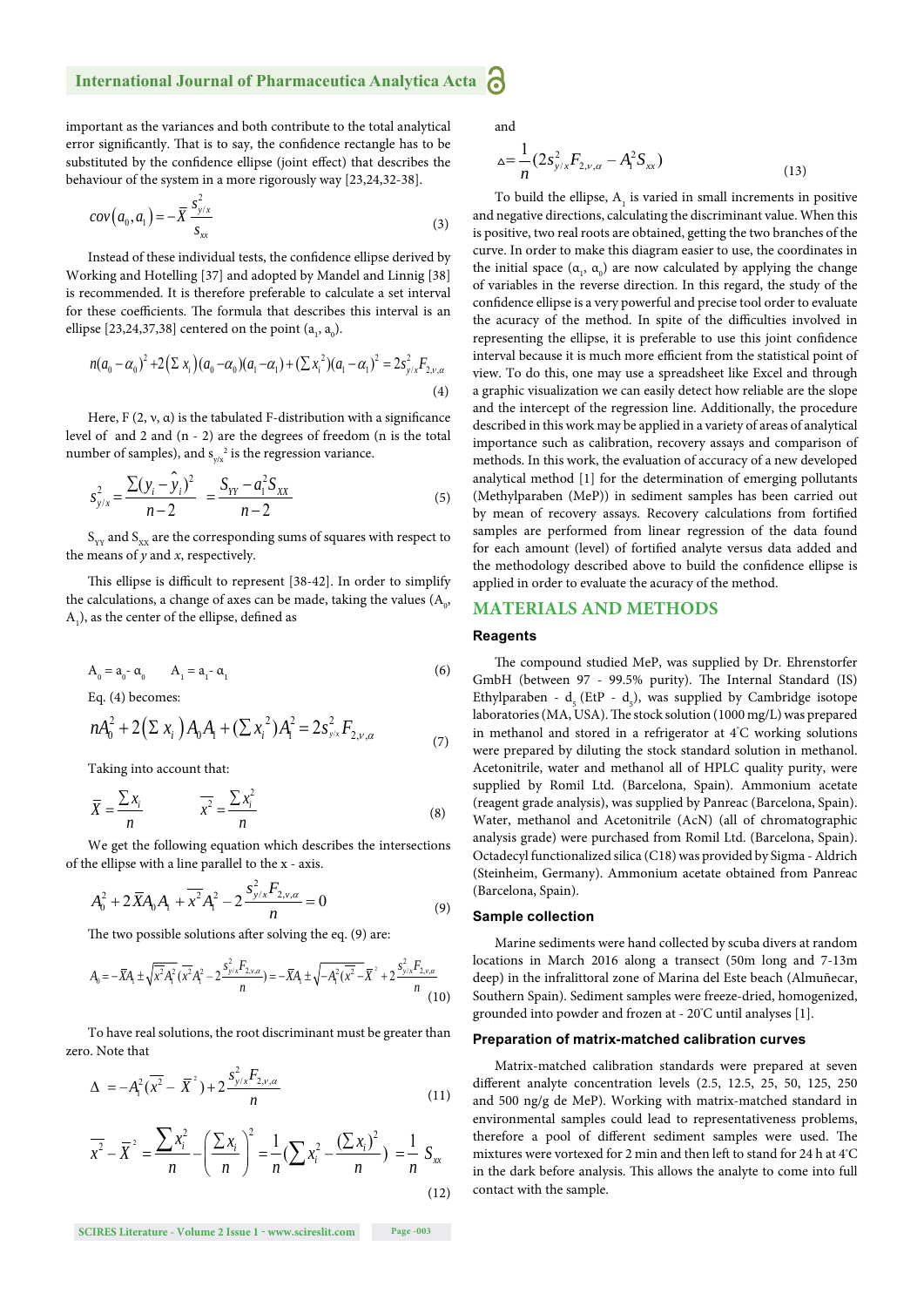#### **Sample treatment**

Aliquots of the samples (0.5 g) were weighed into 12 mL glass vials, containing 100 μL of a methanol solution (250 ng/mL) of the IS (EtP -  $d_s$ ). The samples were vortexed for homogenization twice in 7 mL of acetonitrile (2 min) and centrifuged for 10 min at  $4050 \times g$ . In order to decrease the matrix co-extractives in the extract that could cause the matrix effect, a clean-up of the extract based on disperse solid phase extraction (d-SPE) was was carried out. The supernatants obtained from each extraction step were combined and transferred to a 50 mL polypropylene conical tube containing 800 mg of C18 sorbent. The mixture was hand-shaken for 2 min and centrifuged for 5 min at 4050  $\times$  g. Next, the solvent was evaporated to dryness at room temperature under a nitrogen stream and the extract was reconstituted in 0.25 mL of a mixture methanol: water (50:50 v/v), filtered through a 0.22 μm nylon filter and a 20 - μL aliquot was injected into the HPLC instrument.

#### **High performance liquid chromatography – tandem mass spectrometry operating conditions**

Chromatographic separation of MeP was performed using a HALO C-18 Rapid Resolution ( $50 \times 4.6$  mm i.d., 2.7 µm particle size) column. The compound was separated using a gradient mobile phase consisting of an aqueous buffer solution of acetic acid/ammonium acetate  $(pH 4.4)$  (solvent A) and methanol buffered with the same composition (solvent B). The gradient program was as follows: 0 - 14 min, linear gradient from 28 to 70% of solvent B, from 70% to 80% of solvent B in 5 min, and then increased to 100% in 6 min and held for 2 min. Flow rate was fixed at 0.6 mL min<sup>-1</sup>. The injection volume was 20 μL. The column temperature was maintained at 30°C. The HPLC system is coupled to a triple quadrupole mass spectrometer with ESI working in negative mode. The parameters selected for the spectrometer are: capillary voltage, 3000V; nebulizer pressure, 40psig; drying-gas flow rate, 9.0 L/min and drying-gas temperature, 355°C. The mode of operation of the spectrometer is MRM (Multiple Reaction Monitoring). Instrument control and data acquisition were carried out with MassHunter software (Agilent, USA). A previous optimization of the conditions of fragmentation was made using the Optimizer software. Negative mode was selected because it showed higher sensitivity for all compounds of interest. The two transitions, one for quantification and the other for confirmation, corresponding to the most abundant ion products were selected after the rupture of the precursor ion. The most abundant transition ion was selected to obtain maximum sensitivity for quantification. The parameters optimized for product ions were fragmentation voltage and collision energy. The parameters selected to obtain optimum responses are presented in table 1.

#### **RESULTS AND DISCUSSION**

Quantification was carried out using matrix-matched calibration curves. Calibration curves were constructed by linear regression of the peak area ratio of the analyte and its corresponding internal standard against their respective concentrations. Figure 1 shows the found concentration versus the added concentration. The Linest; function in Excel provides us with the value of the parameters of the straight line. The values obtained for  $\mathbf{a}_0$  ,  $\mathbf{a}_1$  and their standard deviations in the case of simple linear regression are shown in table 2.

Once the values of the intercept and slope,  $a_0$  and  $a_1$ , respectively are estimated, and before evaluating the recovery, a residual analysis should be undertaken [29-31] to check the validity of

**SCIRES Literature - Volume 2 Issue 1 - www.scireslit.com Page -004**

the model. Certain assumptions fundamental to regression, such as independence of errors, homocedasticity (uniform or regular variance) and Gaussian distribution must be fulfilled. If the model represents the data properly, the residuals must be randomly distributed around the normal (Gaussian) predicted values or about the  $x$  values. In the secondary axis of figure1 is plotted the residual analysis, which shows absence of spurious data as well as an increase in the error with the concentration level. The methodology described in the introduction to build the confidence ellipse is treated in short in the following. Accuracy was calculated as the percentage of analyte extracted, quantified using matrix-matched calibration curves, in relation to the spiking level. Successful recoveries between 84 and 108% were achieved (Table 3). The theory predicts a value of unity for the slope  $a_1$  and a zero value for the intercept  $a_0$ . After application of the statistical test for the intercept and the slope, it can be concluded that the intercept is not significantly different from zero, since the value of zero falls in the range or confidence interval of this parameter ( $t_{exp} = a_0 / s$  ( $a_0$ ) = 0.813 <  $t_{lab}$ ), while the slope is significantly different from one ( $t_{exp} = (a_1 - 1) / s (a_1) = 6.924 > t_{lab}$ ), and hence the recovery is far from 100%. Nonetheless, statistical tests on the intercept and the slope of a straight line obtained by the least squares method are not completely reliable when performed independently. We must therefore proceed to obtain the confidence interval together, which requires the drawing of the confidence ellipse, better than the confidence rectangle corresponding to the individual tests. Point (1, 0) falls far enough away from both the







Table 2: Statistic parameters of the straight line, and confidence interval for the experimental study systems.

| <b>MeP calibration</b>                |                                 |        |             |  |  |  |  |
|---------------------------------------|---------------------------------|--------|-------------|--|--|--|--|
| <b>Straight line</b>                  |                                 |        |             |  |  |  |  |
| $a_{1}$                               | 1.0457                          | 1.1666 | $a_{0}$     |  |  |  |  |
| $S_{(a1)}$                            | 0.0066                          | 1.4275 | $S_{(a0)}$  |  |  |  |  |
| $R^2$                                 | 0.9992                          | 5.0612 | $S_{(y/x)}$ |  |  |  |  |
|                                       |                                 |        |             |  |  |  |  |
| Confidence interval $(t_{(0.05; 6)})$ |                                 |        |             |  |  |  |  |
| 1.0284                                | $< \alpha$ , $<$                |        | 1.0621      |  |  |  |  |
| $-4.8362$                             | $<$ $\alpha$ <sub>0</sub> s $<$ |        | 2.5029      |  |  |  |  |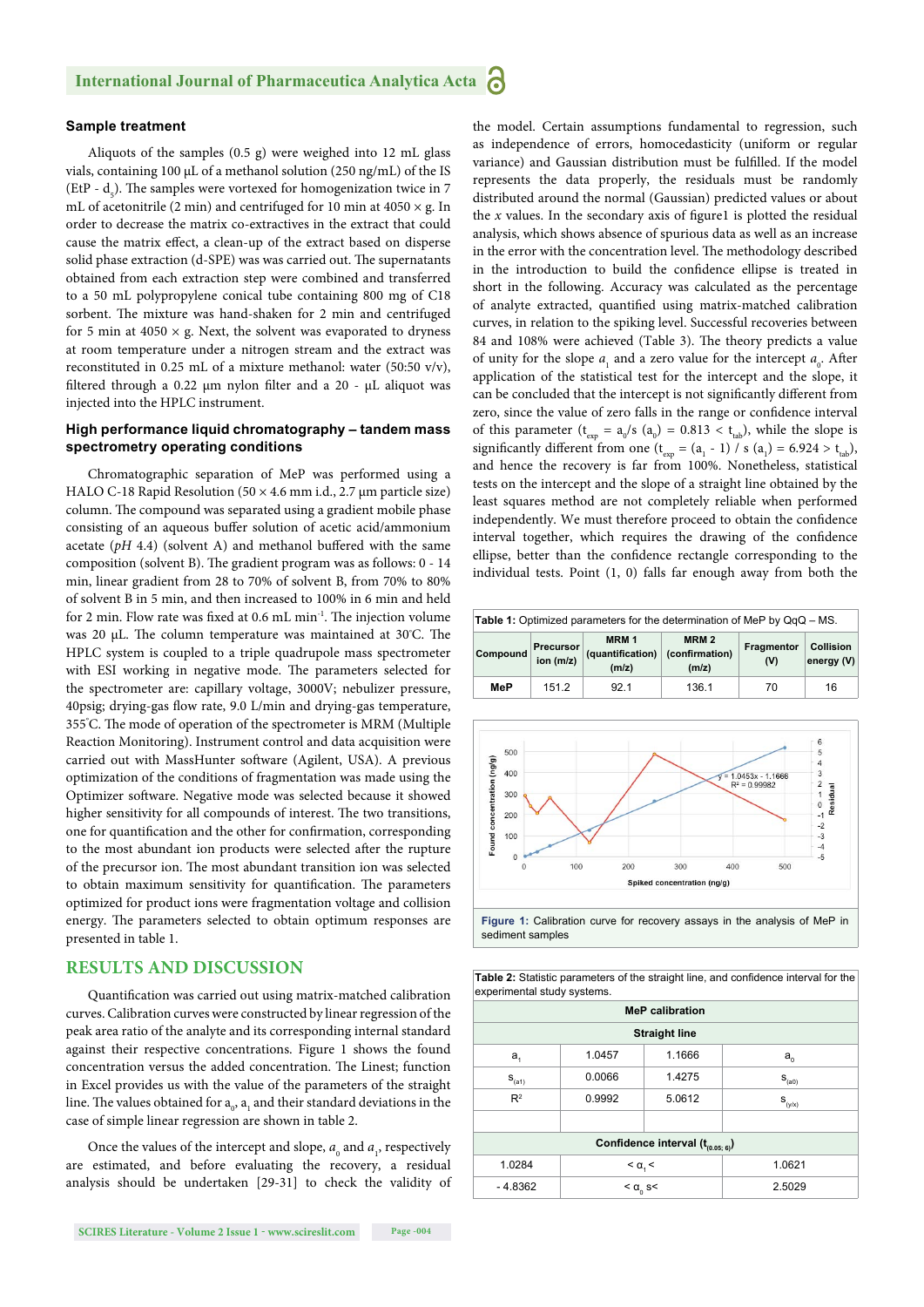| Table 3: Recovery assays of MeP in sediment samples. |                                  |                                                      |        |                       |  |  |
|------------------------------------------------------|----------------------------------|------------------------------------------------------|--------|-----------------------|--|--|
| <b>Spiked</b><br>concentration<br>(ng/g)             | Found<br>concentration<br>(ng/g) | <b>Estimated</b><br>found<br>concentration<br>(ng/g) |        | Residual Recovery (%) |  |  |
| 2.5                                                  | 2.1                              | 1.4                                                  | 0.7    | 84.0                  |  |  |
| 2.5                                                  | 2.2                              | 1.4                                                  | 0.8    | 88.0                  |  |  |
| 2.5                                                  | 2.5                              | 1.4                                                  | 1.1    | 100.0                 |  |  |
| 12.5                                                 | 11.8                             | 11.9                                                 | $-0.1$ | 94.6                  |  |  |
| 12.5                                                 | 11.1                             | 11.9                                                 | $-0.8$ | 88.8                  |  |  |
| 12.5                                                 | 12.2                             | 11.9                                                 | 0.3    | 97.6                  |  |  |
| 25.0                                                 | 23.3                             | 25.0                                                 | $-1.6$ | 93.3                  |  |  |
| 25.0                                                 | 24.1                             | 25.0                                                 | $-0.9$ | 96.4                  |  |  |
| 25.0                                                 | 24.9                             | 25.0                                                 | $-0.1$ | 99.6                  |  |  |
| 50.0                                                 | 50.0                             | 51.1                                                 | $-1.1$ | 100.1                 |  |  |
| 50.0                                                 | 53.9                             | 51.1                                                 | 2.8    | 107.8                 |  |  |
| 50.0                                                 | 51.2                             | 51.1                                                 | 0.1    | 102.4                 |  |  |
| 125.0                                                | 126.1                            | 129.5                                                | $-3.4$ | 100.8                 |  |  |
| 125.0                                                | 127.4                            | 129.5                                                | $-2.1$ | 101.9                 |  |  |
| 125.0                                                | 124.1                            | 129.5                                                | $-5.4$ | 99.3                  |  |  |
| 250.0                                                | 254.0                            | 260.2                                                | $-6.2$ | 101.6                 |  |  |
| 250.0                                                | 274.0                            | 260.2                                                | 13.8   | 109.6                 |  |  |
| 250.0                                                | 266.8                            | 260.2                                                | 6.6    | 106.7                 |  |  |
| 500.0                                                | 519.0                            | 521.5                                                | $-2.5$ | 103.8                 |  |  |
| 500.0                                                | 512.0                            | 521.5                                                | $-9.5$ | 102.4                 |  |  |
| 500.0                                                | 529.0                            | 521.5                                                | 7.5    | 105.8                 |  |  |



rectangle and the confidence ellipse (Figure 2). We can see how the study of the confidence ellipse is a very powerful and precise tool for graphic visualization of how reliable, are the slope and the intercept in the regression line. Nevertheless, once the recovery is computed, it should be checked for fulfilling the accuracy criteria according to the AOAC guidelines [43]. The AOAC manual for the peer verified methods program includes a table with estimated recovery data as a function of analyte concentration. The concentration should cover the range of concern and should particularly include one concentration close to the quantitation limit. The expected recovery depends on the sample matrix, the sample processing procedure and on the analyte concentration. Notes that for trace analysis, e.g. MeP in sediment samples investigated (part per billion levels), recoveries about 50% are often the best that can be achieved. So, the recovery obtained from a practical point of view is acceptable, since it is within the range of values allowed by the table of AOAC. The use of nonstatistical criteria for judging accuracy based on recovery percentages as a function of analyte concentration has been previously reported [43,44] for many authors and frequently use in these circumstances.

#### **CONCLUSION**

The calculation of recoveries may be performed from linear regression analysis of estimated against spiked analyte concentration. The theory predicts a value of 1 for the slope and a value of 0 for the intercept. A very powerful and precise tool in these situations is the study of the confidence ellipse. Along this contribution the confidence ellipse has proven to be a powerful and precise tool for the evaluation of accuracy of a new developed analytical method for the determination of MeP in sediment samples. In spite of the difficulties to build it, through a graphic visualization we can easily detect how reliable are the slope and the intercept of the regression line. The recoveries obtained for MeP in sediment samples, of interest at the *ppb* level, ranged between 84 - 108%, significantly different from 100% from a statistical point of view although acceptable from the practical point of view contemplated by the AOAC table. The procedure described in this work may be applied in a variety of areas of analytical importance such as calibration, recovery assays and comparison of methods.

#### **REFERENCES**

- 1. Martin J, Zafra-Gomez A, Hidalgo F, Ibanez-Yuste AJ, Alonso E, Vilchez JL. Multi-residue analysis of 36 priority and emerging pollutants in marine echinoderms (holothuria tubulosa) and marine sediments by solidliquid extraction followed by dispersive solid phase extraction and liquid chromatography-tandem mass spectrometry analysis. Talanta. 2017; 166: 336-348. https://goo.gl/qtL192
- 2. Ruhi A, Acuna V, Barcelo D, Huerta B, Mor JR, Rodriguez-Mozaz S, et al. Bioaccumulation and trophic magnification of pharmaceuticals and endocrine disruptors in a mediterranean river food web. Sci Total Environ. 2016; 540: 250-259. https://goo.gl/UoM2ZT
- 3. Soni MG, Carabin IG, Burdock GA. Safety assessment of esters of p-hydroxybenzoic acid (parabens). Food Chem Toxicol. 2005; 43: 985-1015. https://goo.gl/Y6YWf3
- 4. Boberg J, Taxvig C, Christiansen S, Hass U. Possible endocrine disrupting effects of parabens and their metabolites. Reprod Toxicol. 2010; 30: 301-312. https://goo.gl/tjbL4j
- 5. Eurachem G. The fitness for purpose of analytical methods-a laboratory guide to method validation and related topics. Teddington. UK: 1998; 54. https://goo.gl/1rghAH
- 6. Thompson M, Stephen LRE, Roger W. Harmonized IUPAC guidelines for single-laboratory validation of methods of analysis. Pure Appl. Chem. 2002; 74: 835-855. https://goo.gl/hrceBP
- 7. BS ISO 5725-1. Accuracy (trueness and precision) of measurement methods and results - Part 1: general principles and definitions. 1994; 1. https://goo.gl/JPZGUH
- 8. Thompson M. Regression methods in the comparison of accuracy. Analyst. 1982; 1279: 1105-1296. https://goo.gl/27axyc
- 9. Ellison SL, Barwick VJ, Norris P, Griffiths M, Complete curve fitting of extraction profiles for estimating uncertainties in recovery estimates. Analyst. 2003; 128: 493-498. https://goo.gl/uKAVSi
- 10. Gonzalez AG, Herrador MA, Asuero AG. Intra-laboratory assessment of method accuracy (trueness and precision) by using validation standards. Talanta. 2010; 82: 1995-1998. https://goo.gl/Eg8Mdw
- 11. Kemeny S, Deak A, Banfai B. Testing accuracy of analytical methods by regression. J Chemom. 2009; 23: 211-216. https://goo.gl/NfcC6X
- 12. Koscielniak P, Wietecha R. A critical look at the recovery test as a way for evaluation of analytical accuracy. Anal Lett. 2003; 36: 861-870. https://goo.gl/szbJJK